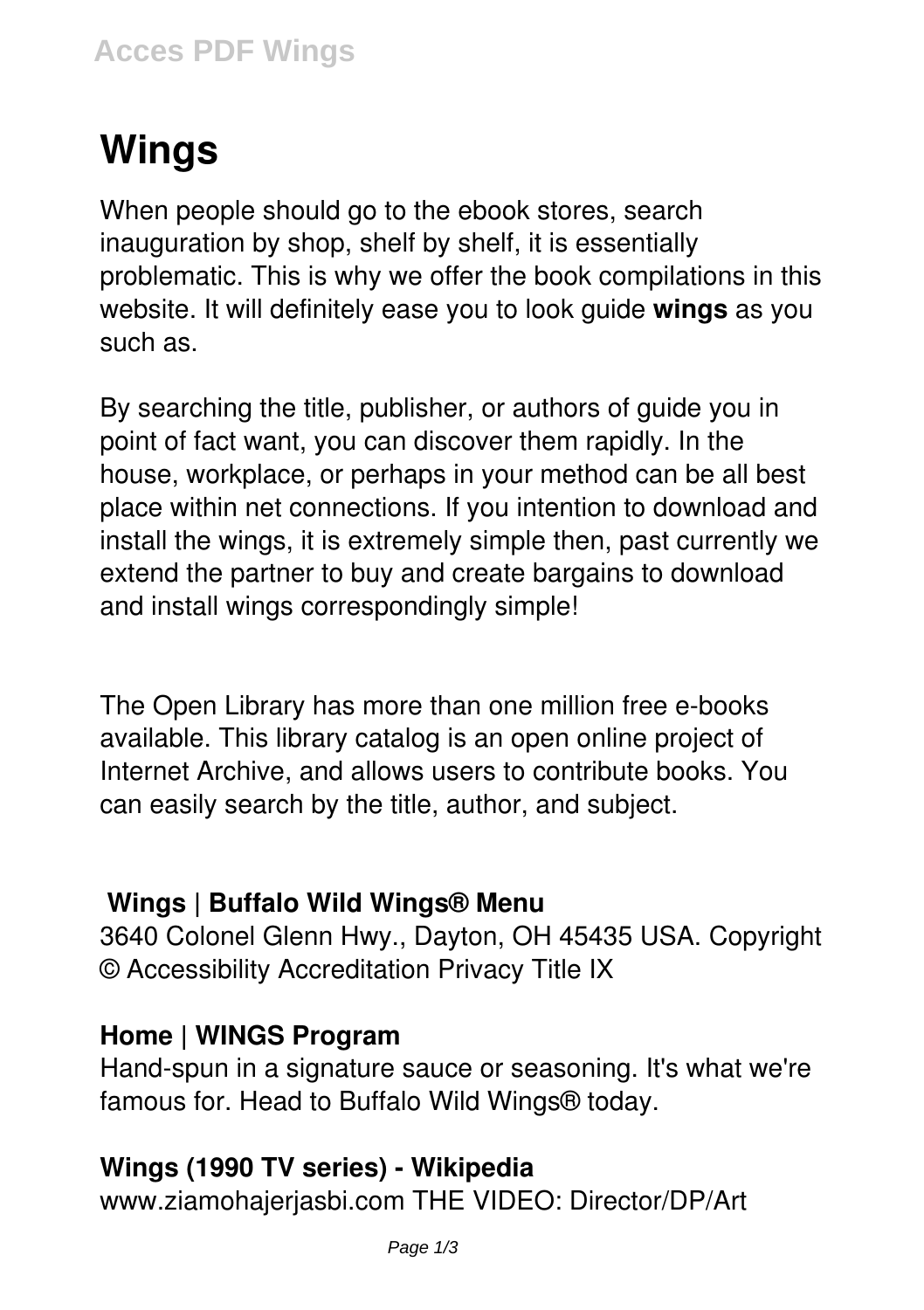Director/Editor/Colorist: Zia Mohajerjasbi Producers: Hollis Wong-Wear, Zia Mohajerjasbi, Sam Toloui Assoc...

# **Home | Wings Financial**

Wings is an American sitcom television series that ran for eight seasons on NBC from April 19, 1990, to May 21, 1997. Starring Tim Daly and Steven Weber as brothers Joe and Brian Hackett, the show is set at the fictional "Tom Nevers Field" airport, a small two-airline airport in Nantucket, Massachusetts, where the Hackett brothers operate Sandpiper Air.

# **Paul McCartney and Wings - Wikipedia**

How WINGS Can Help You. WINGS provides a pathway to independence for adults and children who are escaping from domestic violence and abuse. Our goal is to provide the tools and support necessary to ensure that victims can escape their abusers and begin building new, violence-free lives.

## **Macklemore x Ryan Lewis "WINGS" Official Music Video**

Wings (TV Series 1990–1997) cast and crew credits, including actors, actresses, directors, writers and more.

# **Wings (TV Series 1990–1997) - Full Cast & Crew - IMDb**

Paul McCartney and Wings (also known by their original name Wings) were a British-American rock band formed in 1971 by former Beatle Paul McCartney, his wife Linda on keyboards, session drummer Denny Seiwell, and former Moody Blues guitarist Denny Laine.

## **Wings (TV Series 1990–1997) - IMDb**

You are now leaving Wings Financial Credit Union's Web site and are being directed to a Web site that is not operated by Wings. Wings Financial is not responsible for the content or